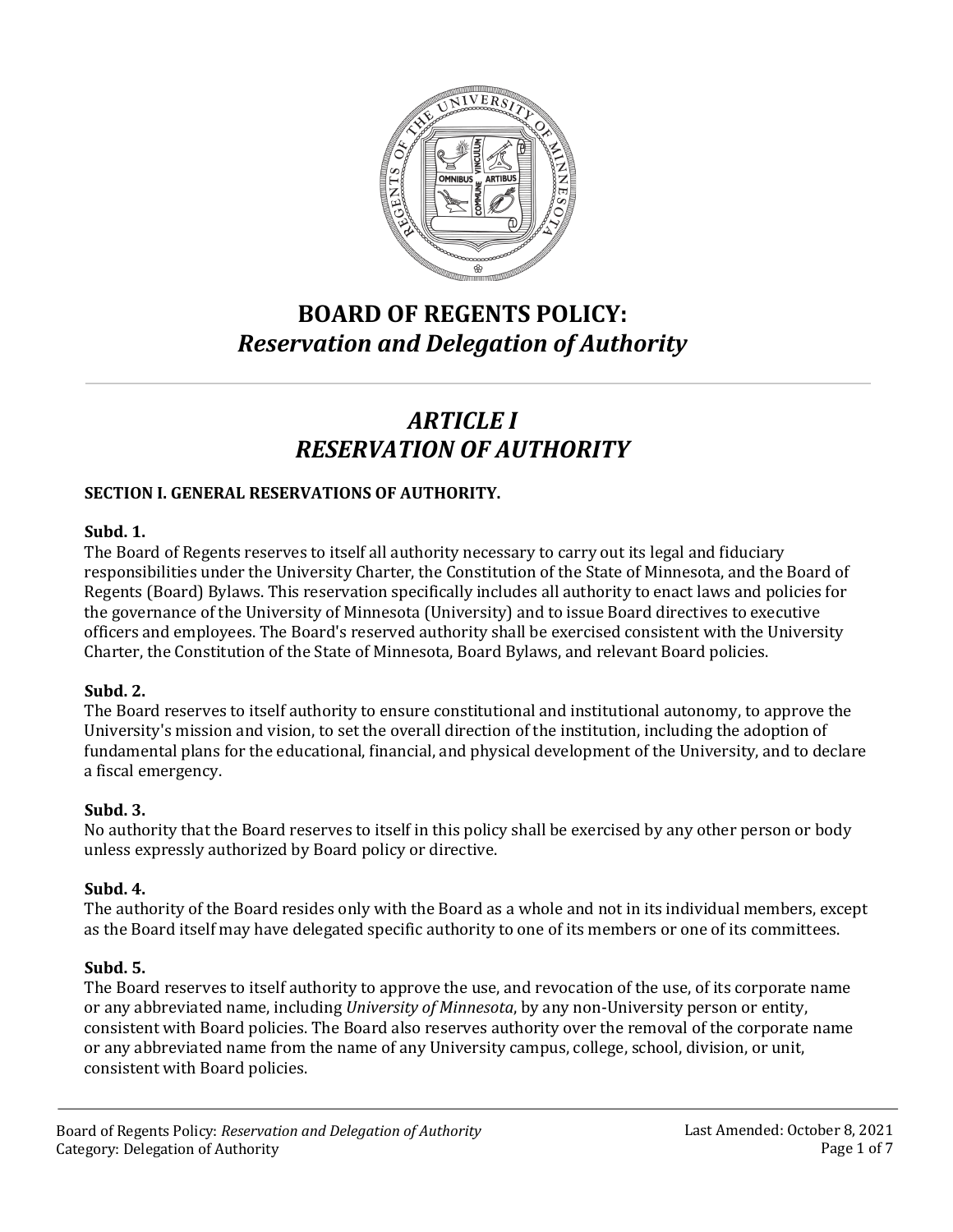## **Subd. 6.**

The Board reserves to itself authority to approve any matter delegated to the president in Article II, Section I of this policy if it raises unusual questions of public interest or public policy, has significant impact on the University's mission, or poses a significant financial risk to the University.

## **Subd. 7.**

The Board reserves to itself authority to approve and submit any report to the State of Minnesota that impacts the University's autonomy or addresses the performance of the University and/or its major initiatives. All other reports to the State of Minnesota that fall outside these criteria shall be provided to the Board upon submission to the state.

#### **SECTION II. CONDUCT OF BOARD BUSINESS.**

The Board reserves to itself authority to establish procedures for the conduct of its business, create committees, set its agenda, require reports from executive officers and employees, hear appeals, and enforce its code of conduct.

## **SECTION III. ELECTION OF BOARD OFFICERS.**

The Board reserves to itself authority to elect and remove Board officers, including the president, chair, vice chair, secretary, and treasurer.

## **SECTION IV. APPOINTMENT AUTHORITY.**

#### **Subd. 1.**

The Board reserves to itself authority to appoint all individuals and approve any individually negotiated terms of employment, and significant amendments thereto, for those who serve in each of the following positions:

- (a) Chancellor
- (b) Chief Auditor
- (c) Dean
- (d) Division I Director of Intercollegiate Athletics
- (e) Executive Vice President and Provost
- (f) General Counsel
- (g) Senior Vice President for Finance and Operations
- (h) University Librarian and Dean of Libraries
- (i) Vice Chancellor for Academic Affairs
- (j) Vice President
- (k) Such other administrative positions as the Board may specify from time to time.

The president shall recommend individuals for appointment to these positions, consistent with Board policies and directives, except the chief auditor.

#### **Subd. 2.**

The Board reserves to itself authority to remove University officers as provided in the University Charter. The president (a) may remove the general counsel with Board approval and (b) may remove any other individuals appointed under subd. 1 of this section, except the chief auditor.

### **Subd. 3.**

The Board reserves to itself authority to appoint members of the boards of University-associated foundations, institutes, committees, and other bodies, consistent with Board policies.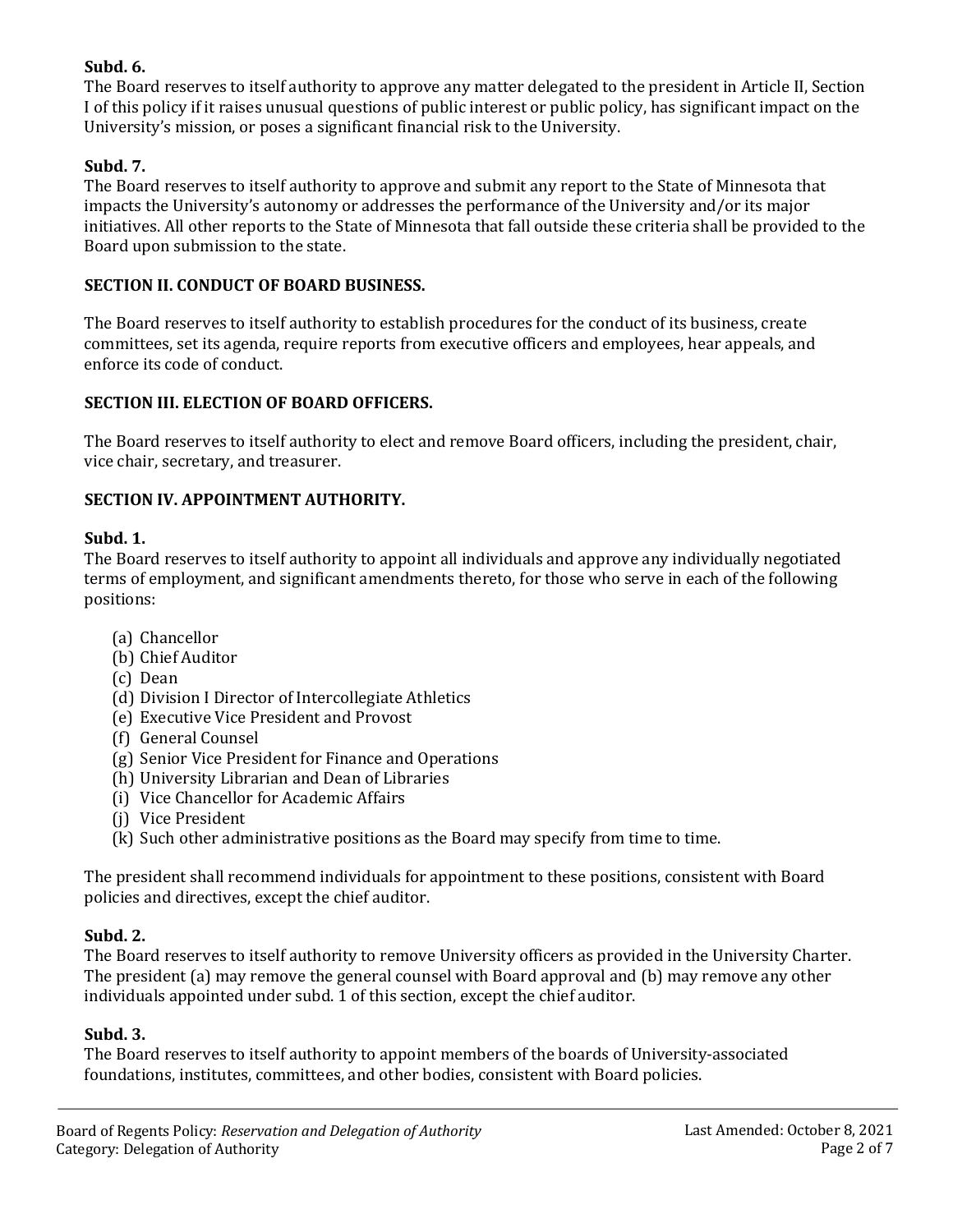#### **SECTION V. ACADEMIC MATTERS.**

#### **Subd. 1.**

The Board reserves to itself authority to grant academic degrees, grant faculty indefinite tenure, grant continuous appointments to academic professionals, and award the title faculty emeritus, consistent with Board policies.

## **Subd. 2.**

The Board reserves to itself authority to establish, name, and abolish colleges, academic institutes, programs, and courses of study, consistent with Board policies.

### **Subd. 3.**

The Board reserves to itself authority to establish tuition and student fees and approve policies and reciprocity agreements related to such matters, consistent with Board policies.

## **Subd. 4.**

The Board reserves to itself authority to: (a) establish and review policies relating to the conduct of research and the receipt and accounting of sponsored research funds; (b) require timely reporting to the Board of sponsored research activity; and  $(c)$  establish limits for financial support to non-University entities for the commercialization of technology, as defined by Board of Regents Policy: *Commercialization of Intellectual Property Rights*.

## **Subd. 5.**

The Board reserves to itself authority to approve educational policies and procedures, in consultation with the president and the faculty governance process, consistent with Board policies. This policy is not intended to alter the relationship between the Board, the University Senate, and the faculties regarding educational policies.

#### **SECTION VI. AWARDS, HONORS, AND NAMINGS.**

#### **Subd. 1.**

The Board reserves to itself authority to establish and bestow awards, honors, and recognition, consistent with Board policies.

## **Subd. 2.**

The Board reserves to itself authority to name and revoke names of University buildings and other assets, consistent with Board policies.

#### **SECTION VII. BUDGETARY, FINANCIAL, AND INVESTMENT MATTERS.**

## **Subd. 1.**

The Board reserves to itself authority to approve the following: annual operating budgets; the central reserves budget and minimum reserve level; and adjustments and amendments, consistent with Board policies. The Board also reserves to itself authority to approve any modifications to the central reserves budget and any expenditures from the central reserves general contingency account, consistent with Board policies.

## **Subd. 2.**

The Board reserves to itself authority to approve all requests for operating and capital budget appropriations from the State of Minnesota and positive or negative adjustments to the budget caused by a 1% or more change in total appropriations within a fiscal year.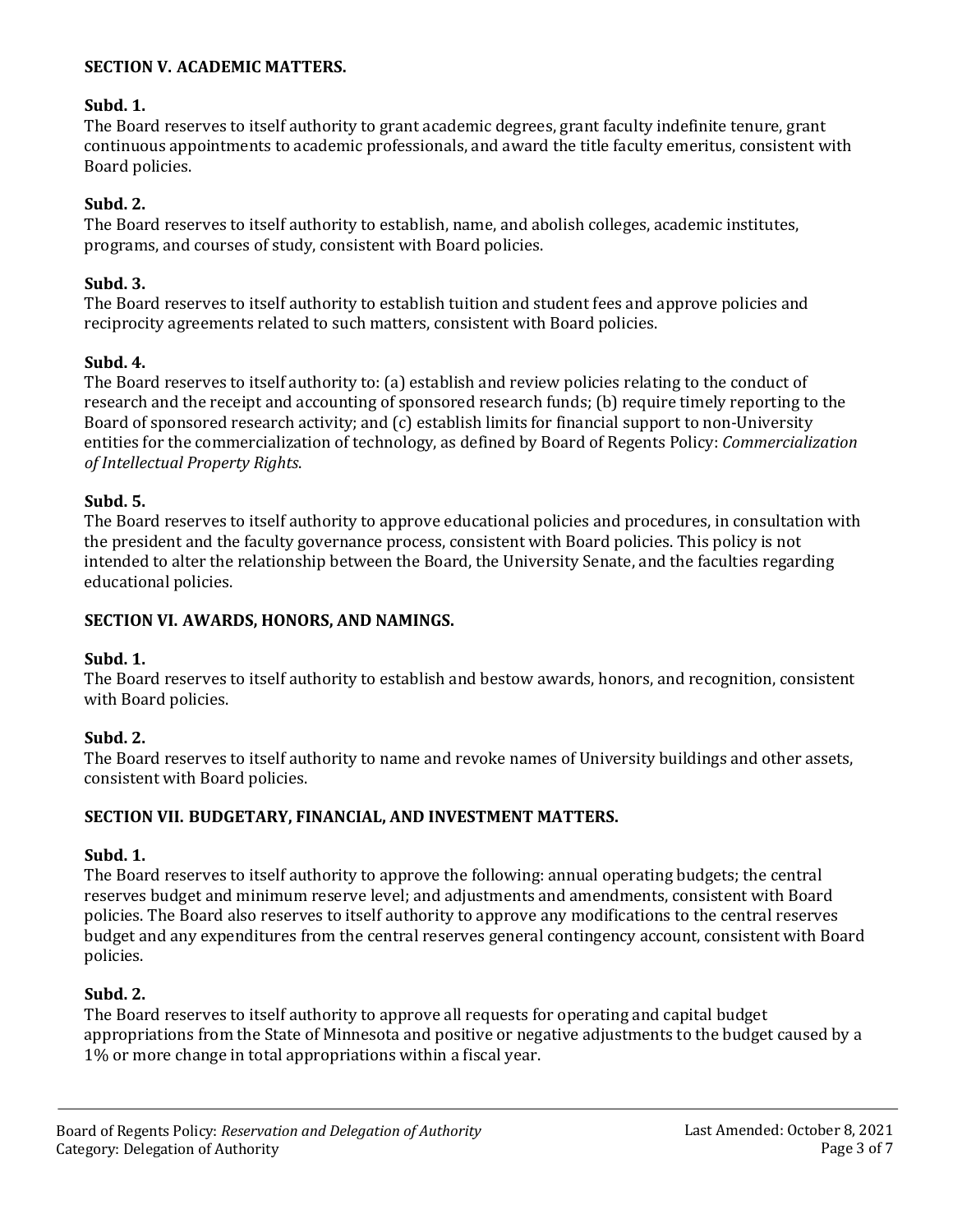## **Subd. 3.**

The Board reserves to itself authority to establish investment objectives, approve asset allocation guidelines, and approve the payout rate for endowment distributions.

## **Subd. 4.**

The Board reserves to itself authority to authorize issuance and retirement of debt and to engage debt advisers and/or underwriters, consistent with Board policies.

## **Subd. 5.**

The Board reserves to itself authority to accept gifts for the benefit of the University, consistent with Board policies.

## **Subd. 6.**

The Board reserves to itself authority to approve individual purchases of goods and services with a value greater than \$1,000,000, consistent with Board policies.

## **SECTION VIII. PROPERTY, FACILITIES, AND CAPITAL BUDGETS.**

## **Subd. 1.**

The Board reserves to itself authority to approve the purchase or sale of real property  $(a)$  with a value greater than \$1,000,000; (b) located on or within 2 miles of a University campus; or  $(c)$  larger than 10 acres.

## **Subd. 2.**

The Board reserves to itself authority to approve leases of real property, easements, and other interests in real property if the initial term amount to be paid by or to the University exceeds \$1,000,000.

## **Subd. 3.**

The Board reserves to itself authority to exercise the power of eminent domain to acquire land for University purposes.

#### **Subd. 4.**

The Board reserves to itself authority to (a) exercise property owner rights regarding the designation, decommissioning, or demolition of historic resources; and (b) take final action on all environmental reviews of historic resources initiated by the administration for which the University is the responsible governmental unit, consistent with Board policies and applicable state and federal laws.

#### **Subd. 5.**

The Board reserves to itself authority to approve campus master plans and amendments thereto.

## **Subd. 6.**

The Board reserves to itself authority to approve multi-year capital plans consisting of projects with a value greater than \$1,000,000 or a value anticipated to be greater than \$1,000,000 if a cost estimate has not yet been established.

## **Subd. 7.**

The Board reserves to itself authority to approve annual capital budgets consisting of projects with a value greater than \$1,000,000.

#### **Subd. 8.**

The Board reserves to itself authority to approve capital budget amendments to approved projects and new projects when the amendment has a value greater than \$1,000,000.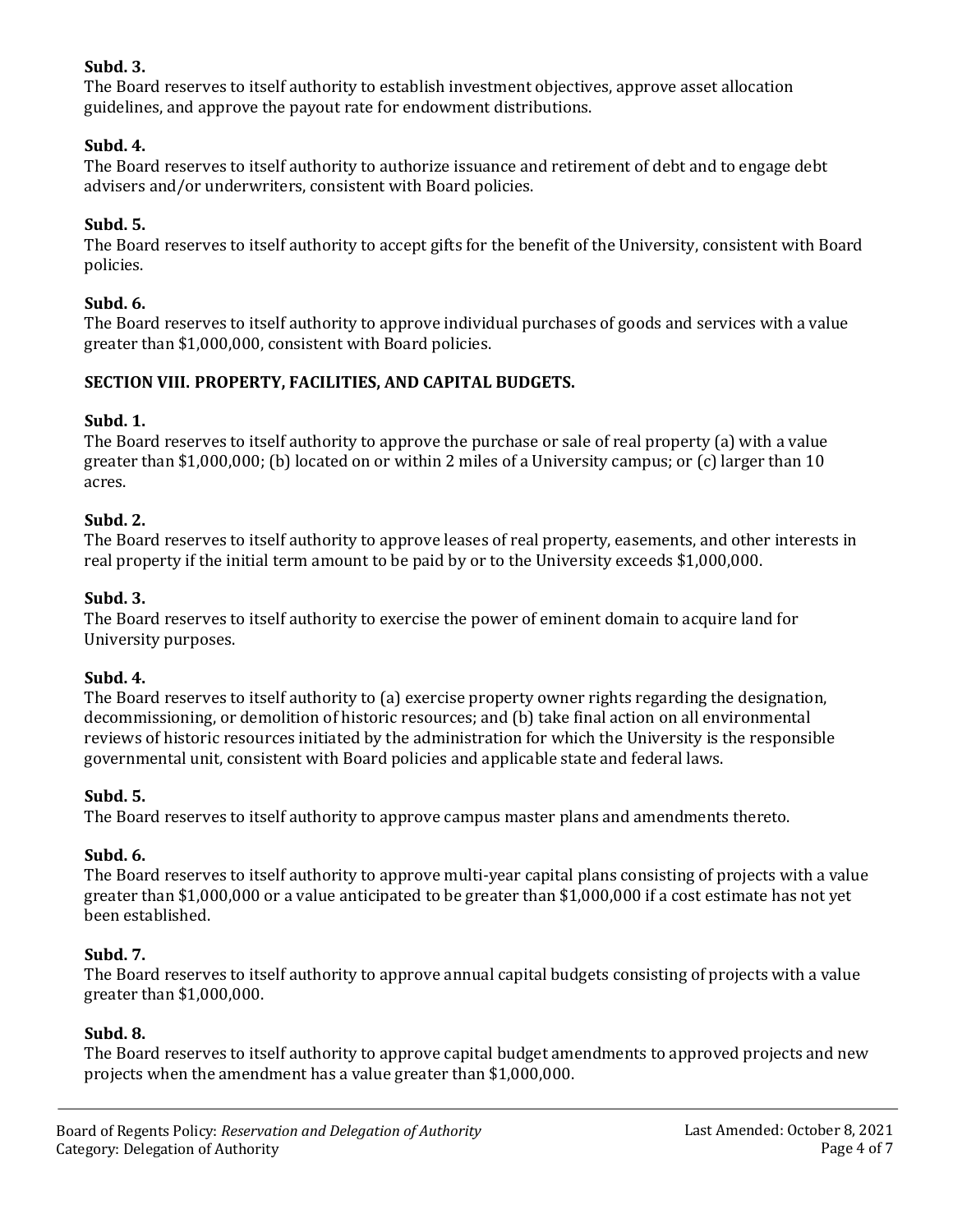## **Subd. 9.**

The Board reserves to itself authority to approve project schematic plans, or significant amendments thereto, for any project or amendment with a value greater than \$1,000,000.

## **SECTION IX. LEGAL MATTERS.**

The Board reserves to itself, or to one of its committees, authority to direct the president or the general counsel to settle any legal claim or initiate or appeal a lawsuit or administrative proceeding, consistent with Board policies.

### **SECTION X. AUDIT FUNCTION.**

The Board reserves to itself authority to adopt policies regulating the audit function; approve selection of independent auditors and the chief auditor; and evaluate the performance of the independent auditor and the chief auditor. Performance review process procedures shall be on file in the Office of the Board of Regents.

## **SECTION XI. EMPLOYMENT AND LABOR RELATIONS.**

## **Subd. 1.**

The Board reserves to itself authority to approve all contracts and other agreements with the exclusive collective bargaining representatives of its employees.

## **Subd. 2.**

The Board reserves to itself authority to approve civil service rules and annual pay and benefit plans for University employees.

## **Subd. 3.**

The Board reserves to itself authority to establish or discontinue retirement plans for University faculty and staff. For those plans sponsored by the University and governed by formal plan documents, the Board reserves to itself authority to approve amendments to those plans.

## **Subd. 4.**

The Board reserves to itself authority to approve individually negotiated employment agreements, and significant amendments thereto, when such agreements have a total value of more than \$1,000,000. For purposes of this subdivision, total value shall mean the potential amount due to the employee if the University terminated the employment agreement without cause. For faculty positions as defined by Board of Regents Policy: *Faculty Tenure,* this subdivision only applies when the faculty member's first year compensation is set at more than \$1,000,000, or when individually negotiated terms of employment create a potential amount due to the faculty member of more than \$1,000,000 if the faculty member's appointment were terminated.

## **Subd. 5.**

The Board reserves to itself authority to review individually negotiated employee severance agreements of unusual importance or significance.

## **SECTION XII. ASSOCIATED ORGANIZATIONS.**

The Board reserves to itself authority to approve the legal structure and scope of any relationship between the University and any associated organization, non-profit corporation, foundation, institute, or similar entity that substantially relies upon University resources or personnel to carry out its mission.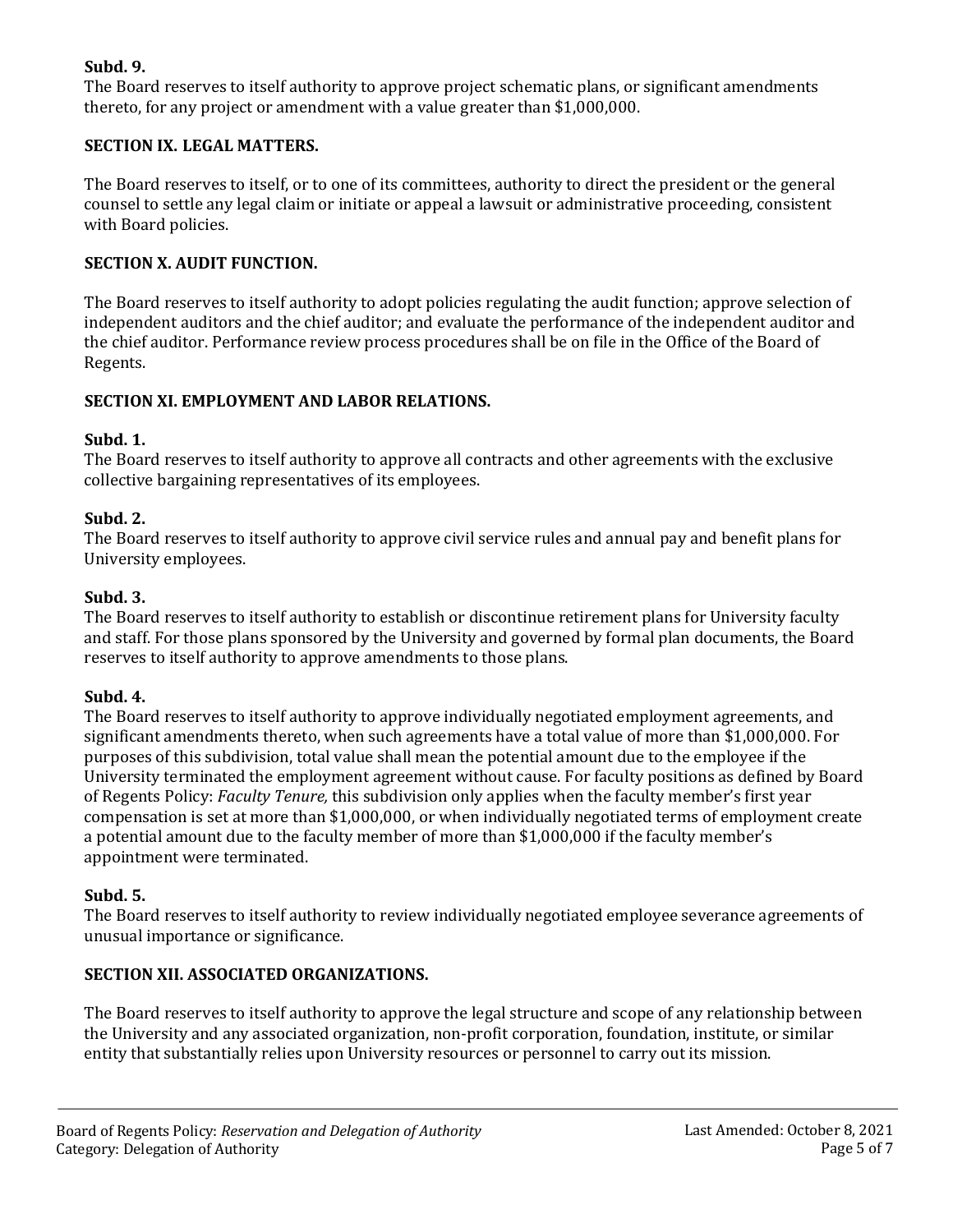## *ARTICLE II DELEGATION OF AUTHORITY*

### **SECTION I. DELEGATION OF AUTHORITY TO THE PRESIDENT.**

The Board delegates to the president authority to act as chief executive officer of the University, with such general executive management and administrative authority over the University as is reasonable and necessary to carry out the policies and directives of the Board, subject to the limitations noted in Article II, Section II below.

### **SECTION II. LIMITATIONS UPON PRESIDENTIAL AUTHORITY.**

The authority delegated to the president is limited by the following:

- (a) the provisions of the University Charter and the Constitution of the State of Minnesota;
- (b) the provisions of Board Bylaws;
- (c) the provisions of Board policies and directives, including specifically Article I of this policy; and
- (d) the directive that the president shall notify the Board of any matter not otherwise addressed in this section that significantly involves the authority and role of the Board, including its fiduciary, oversight, and public accountability responsibilities.

#### **SECTION III. DELEGATION OF AUTHORITY BY THE PRESIDENT.**

#### **Subd. 1.**

Unless otherwise restricted by specific Board policies or directives, the president shall be responsible for delegating general executive management and administrative authority to other executive officers and employees as necessary and prudent, including authority to execute contracts and other legal documents. The president may condition, limit, or revoke any presidential authority so delegated.

#### **Subd. 2.**

All delegations and revocations under this section shall be in writing, name the position to whom such authority is delegated, describe the scope and limitations of such authority, and prescribe the extent to which such authority may be further sub-delegated.

#### **Subd. 3.**

All delegations and revocations under this section shall be reviewed as to form, legality, and consistency by the general counsel.

#### **Subd. 4.**

Annually, the president shall report to the Board significant changes to the delegations.

#### **SECTION IV. DELEGATION OF AUTHORITY TO THE CHAIR AND VICE CHAIR.**

The chair and vice chair of the Board shall have such authority as is authorized by Board Bylaws and policies and is customarily exercised by such officers of a corporation. The chair shall have authority to execute any and all instruments and documents on behalf of the Board.

## **SECTION V. DELEGATION OF AUTHORITY TO THE BOARD SECRETARY, TREASURER, GENERAL COUNSEL, AND CHIEF AUDITOR.**

The secretary, treasurer, general counsel, and chief auditor shall have authority to perform such duties for the Board as provided by Board Bylaws, policies, and directives.